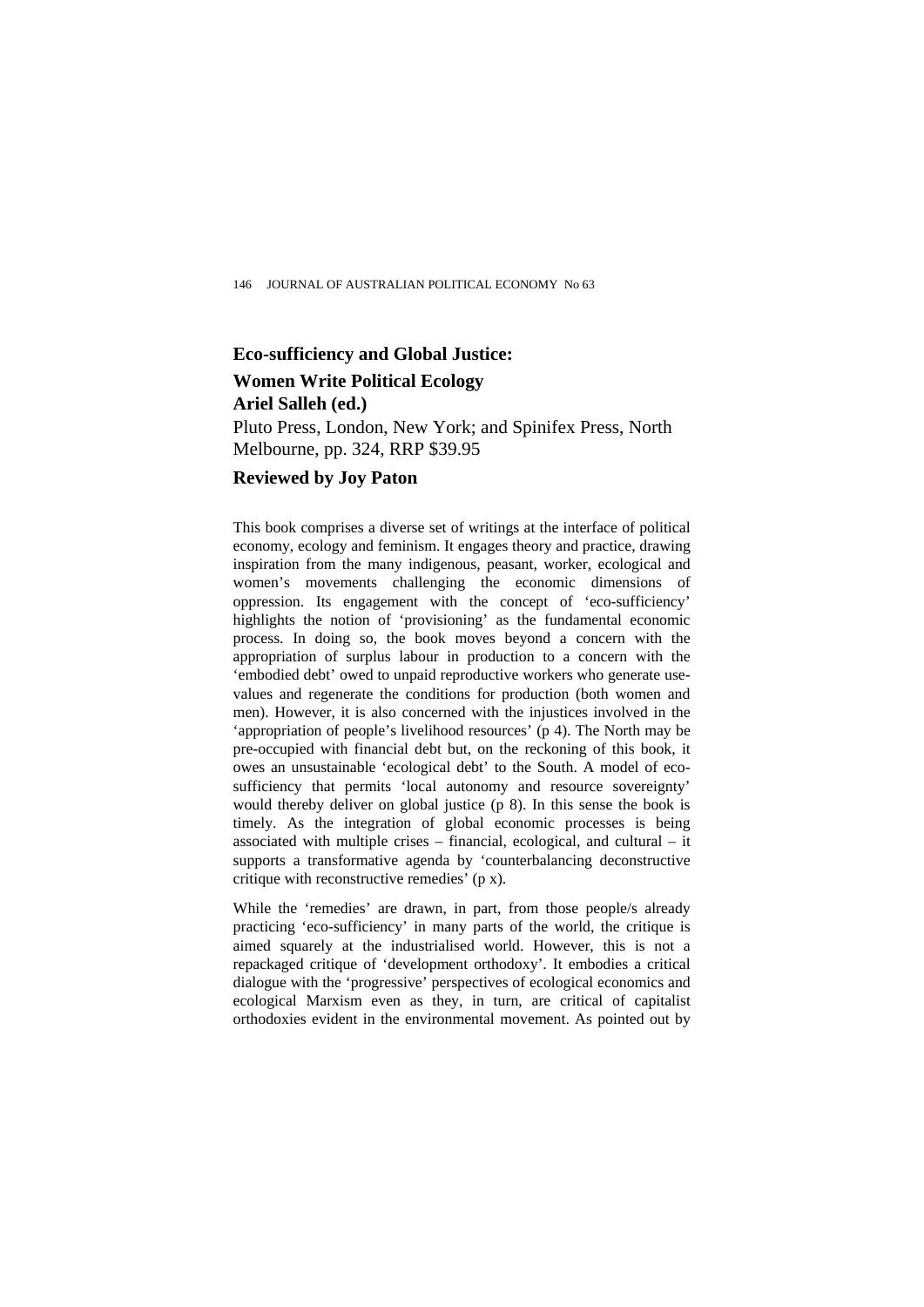Salleh, the theorisations evident in ecological economics are devoid of a socially situated subject implying an 'ideal typical and intrinsic 'human nature' is involved' (p 296). Similarly, the over-emphasis on production in Marxism neglects the reproductive dimension of domestic and subsistence activities. If gender and environment are to be more than 'add-ons to round out the pluralism of an enlightened hegemony', academic theorists in these traditions, according to Salleh, require some deep reflexive soul-searching (p 297). In fact, the book throws down the gauntlet to theorists and practitioners of political economy more generally in its challenge to transform the discipline into 'a truly global political ecology'. For Salleh, this end point would represent a political economy that has taken seriously not only class and ecology, but also gender and ethnicity. Her epistemological critique reframes political economy 'as a gender literate political ecology' in support of 'struggles for global justice' (p 21).

In addition to Ariel Salleh, a number of well known authors have contributed to the anthology, including Marilyn Waring, Susan Hawthorne, Sabine O'Hara, and Mary Mellor. It comprises a collection of 16 chapters organised around five themes: Histories; Matter; Governance; Energy; and Movement. Each of these sections highlights a matrix within which gender and/or nature have been 'left out of the equation'. Individually, the chapters provide a rich range of 'case studies' within and across the themes. There are chapters interrogating history, theory/praxis and discourse  $(2, 3, 4, 10, 14)$ , but also specific topics related to (mal) development (5, 8, 9) and environmental commons (6, 7, 11, 12, 13, 15). The empirical chapters take different forms but they all reflect the issues of injustice and oppression brought forth in the 'triangulation' of economics, ecology, and feminism. The collection is 'book-ended' with introductory and concluding chapters by Salleh which serve to highlight the underlying coherence of the various contributions. These chapters - 'Ecological Debt: Embodied Debt' (1) and 'From Eco-Sufficiency to Global Justice' (16) – offer some very interesting conceptual material.

Following on from Salleh's previous work (*Ecofeminism as Politics*), her chapters introduce important new concepts and constructs for reorienting 'human-centred study into a wider nature-oriented one'. Amongst them, the notion of 'metabolic value' is particularly salient.